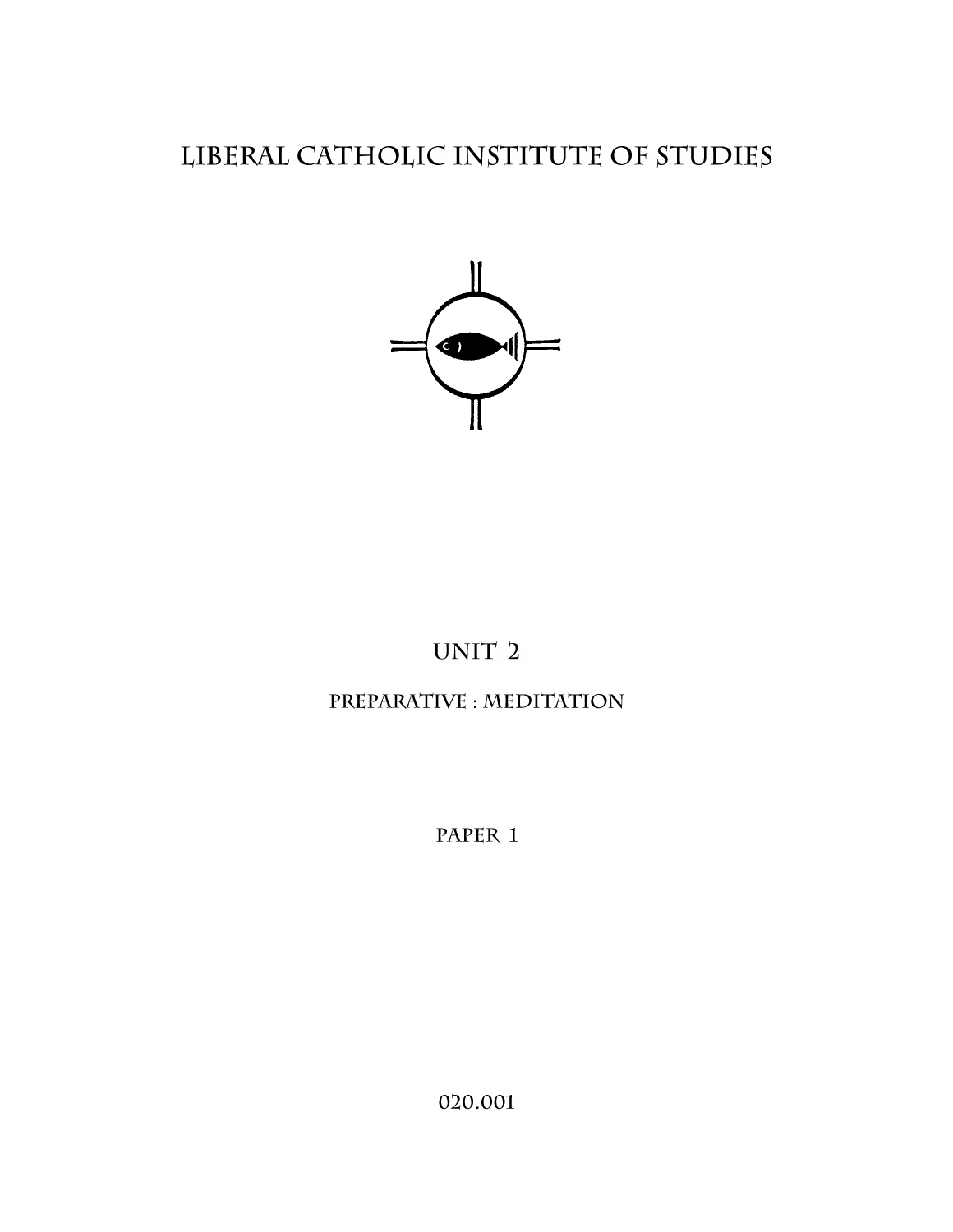# UNIT<sub>2</sub>

# **MEDITATION**

# PAPER 1

# **INTRODUCTORY**

## **CONTENTS:**

PART I **THEORY** 

**SHORT PREFACE** 

THE THEORY OF MEDITATION By the Rt. Rev. F.C. Banister

PART II **PRACTICE** 

> **GENERAL INTRODUCTION** By the Rt. Rev. Sten von Krusenstierna

MEDITATION IS NATURAL By Clara Codd

ON CONCENTRATION By the Rt. Rev. C.W. Leadbeater

DEVOTION IN CEREMONIAL AND MEDITATION By the Rev. Dr. J.J. van der Leeuw

020.001-1&2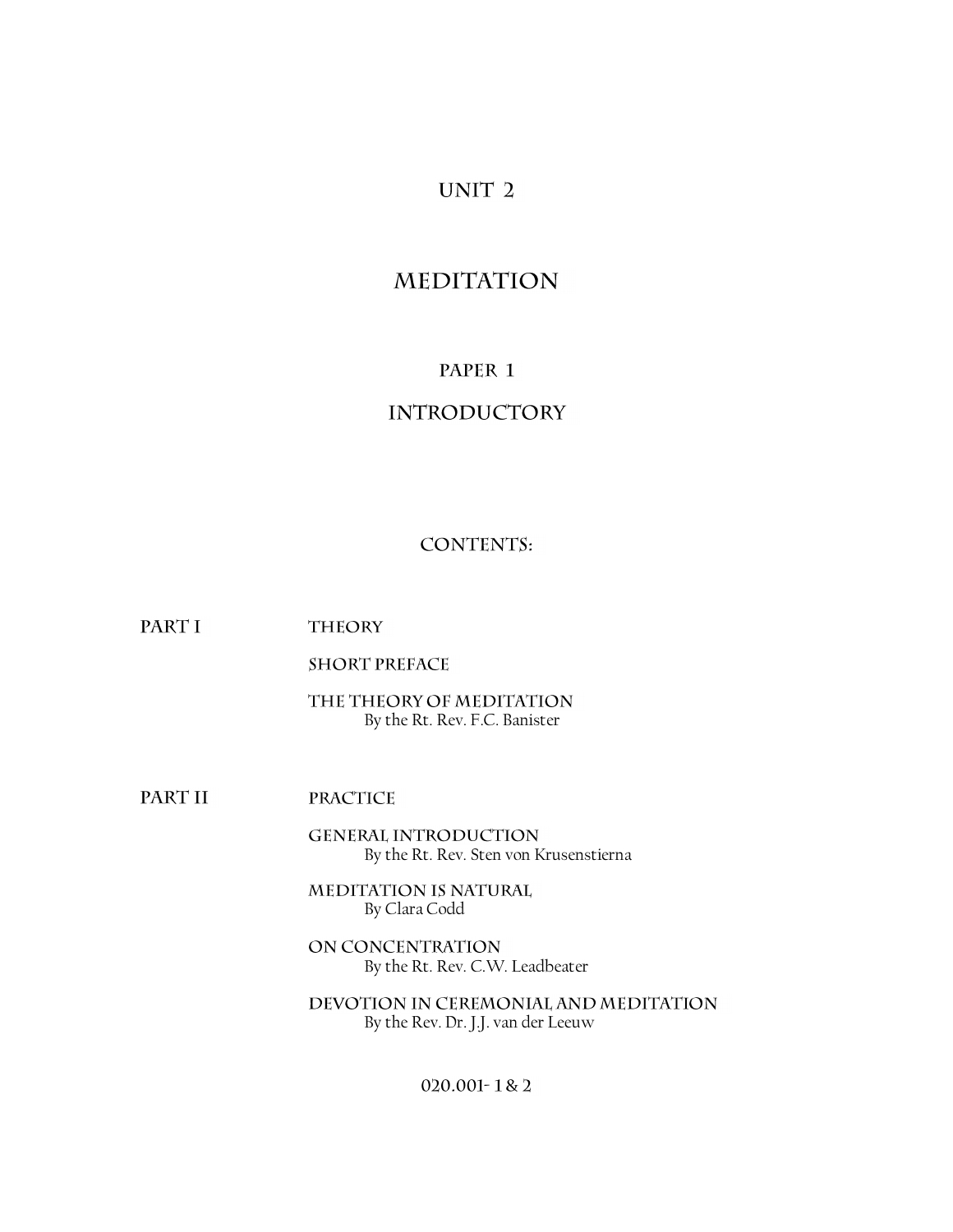# THEORY AND PRACTICE OF MEDITATION

# PART I: THEORY

#### **SET READING:**

| E. Wood: | "An Introduction to the Science of Prayer" (St. Alban Press)           |
|----------|------------------------------------------------------------------------|
| C. Codd: | "Meditation, Its Practice and Results" (TPH Adyar 4 <sup>th</sup> Ed.) |

## **BOOKS RECOMMENDED FOR ADDITIONAL STUDY:**

| A. Gardner:      | "Meditation, a Practical Study" (Quest Books, 1968)      |
|------------------|----------------------------------------------------------|
| V. Hanson (Ed.): | "Approaches to Meditation" (Quest, 1973)                 |
| F.C. Happold:    | "The Journey Inwards" (Darton, Longman & Todd London)    |
| E. Wood:         | "Concentration, An Approach to Meditation" (Quest, 1967) |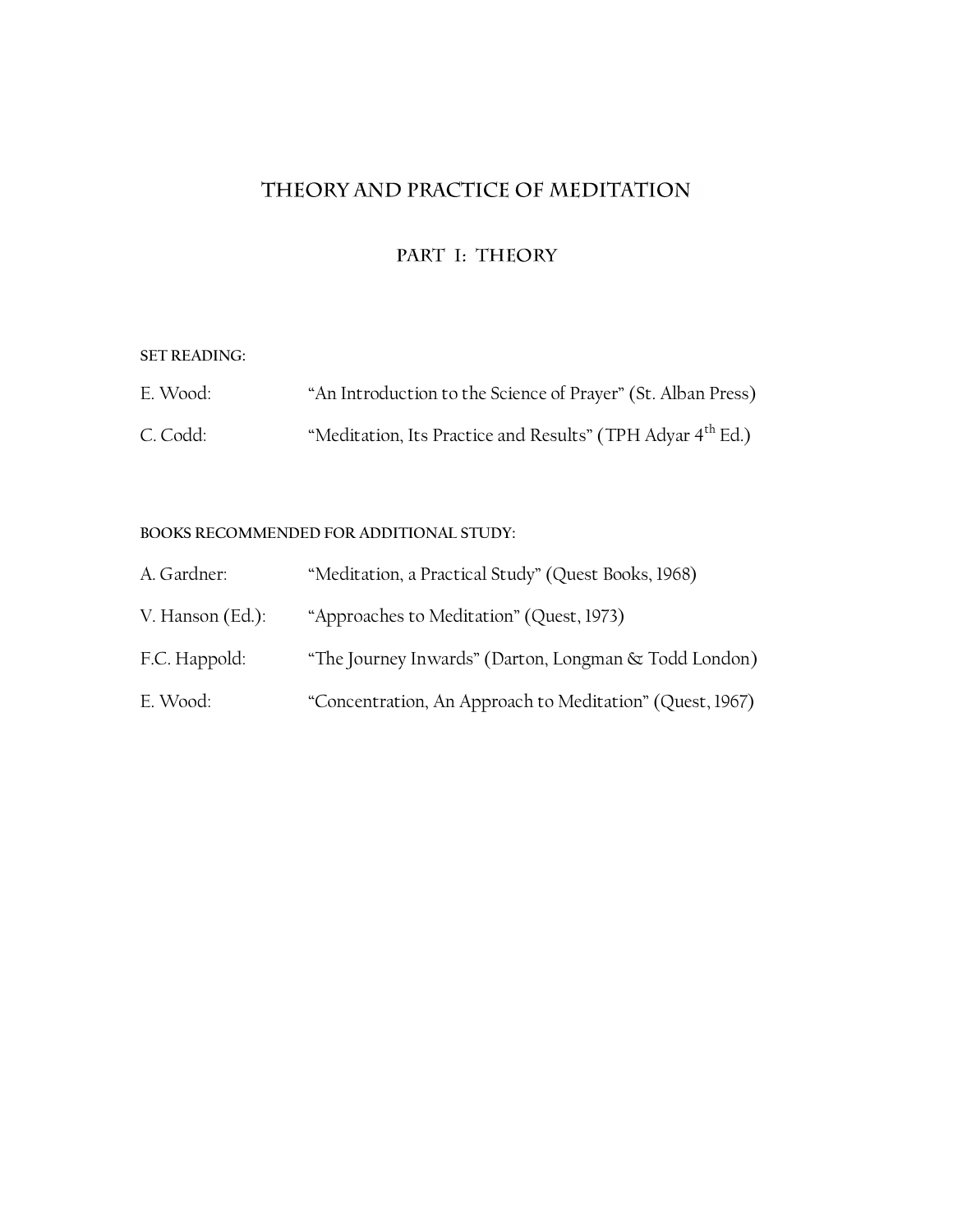#### **SHORT PREFACE**

The subject of meditation has increased in importance during the last decades. It is therefore advisable that candidates for Major Orders should have some general knowledge on this subject, and if the circumstances permit, they themselves should be able to practice some form of meditation.

In the early days of our Church, practically all candidates for Orders had undergone training in meditation, mainly in the Esoteric School of Theosophy, an organisation connected with the Theosophical Society (T.S.). Today, few candidates have undergone this type of training, and therefore it is necessary that some teaching on this subject should be given.

If the student is already practicing meditation, following the method of one of the many schools teaching meditation, he should continue with this practice.

To the student who does not practice meditation we strongly recommend that he should do so. This would entail setting apart a short period every morning and evening for this purpose. In this case the student must notify the Institute, as Practice papers will only be issued on request.

+Sten.

## "THE THEORY OF MEDITATION" By the Rt. Rev. F.C. Bannister

Meditation appears to have originated in India several thousand years ago, and its teachings and practice have for long been part of the Hindu religion. The Lord Buddha, who was born a Hindu, developed its practice in his own way, and by this means achieved "enlightenment". Since then it has been a most important part of the life of a practicing Buddhist. There is evidence that the mysteries of Egypt received this knowledge from India, from whence, as secret teaching for the few, it spread to Persia and Greece, and ultimately to Europe. In recent times its practice has increased, spreading to the Western world, firstly in the latter half of the last century, through organisations such as the Theosophical Society, and now as a result of the practice of meditation by various cults based on Indian Philosophy, which have attracted groups of younger people who have become disenchanted with Western culture.

The Christian Church concentrated on prayer rather than meditation, as a means by which the aspirant was able to feel himself to be closer to God. In this it followed the older Jewish tradition, for Jesus was born into the Jewish faith and Christianity was therefore in many ways built upon Hebrew foundations. However, some forms of meditation were also practiced in the Christian Church, especially in monasteries and convents, but it was perhaps more spontaneous, less well understood in detail and less formal than in the Indian systems. It should here be noted that the highest form of impersonal prayer has much in common with meditation. As with so many spiritual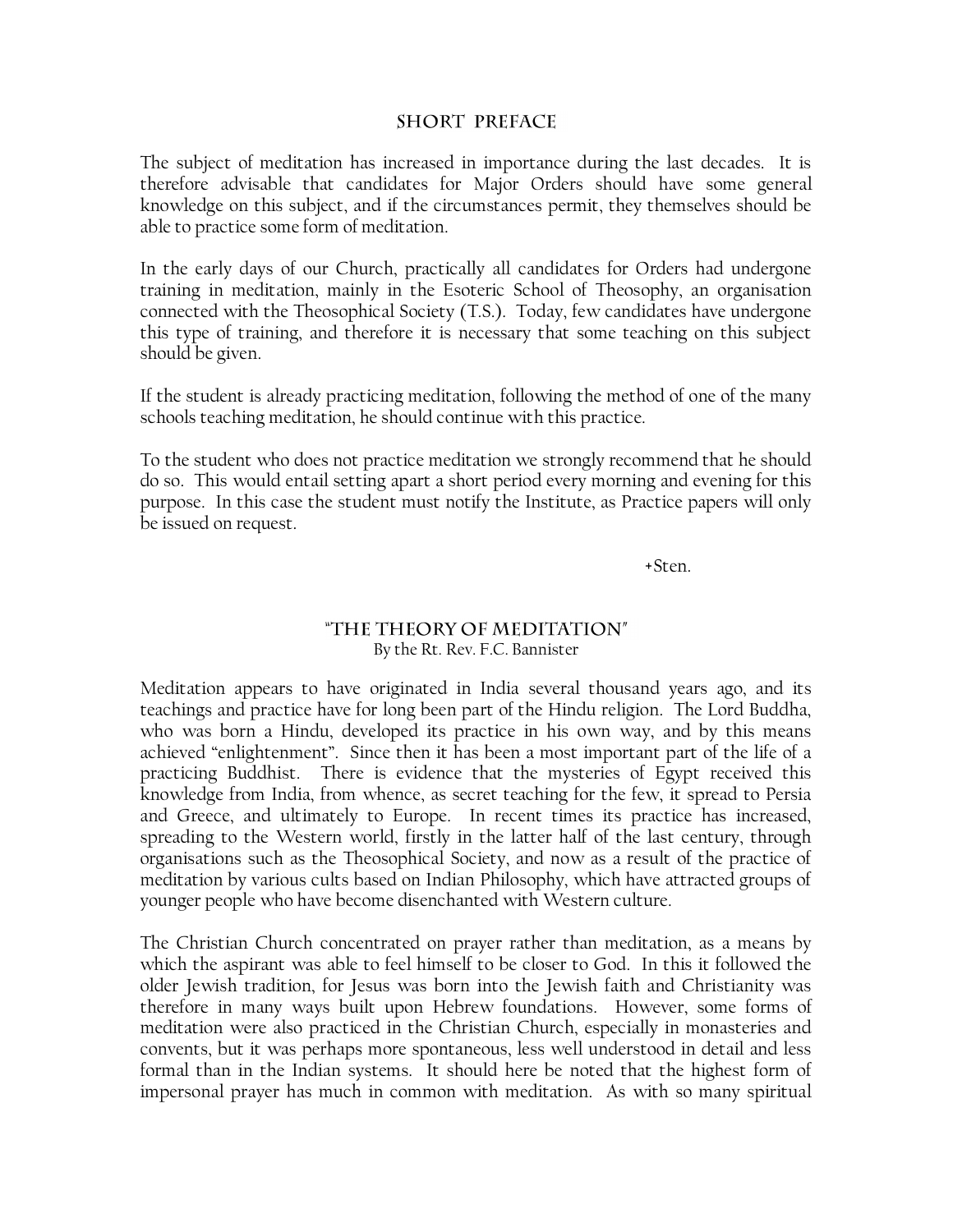things the methods and beliefs may vary, but the ultimate realisation of the objective is often almost identical.

*Definition:* Most books on meditation seek to define it. The difficulties of doing so are reflected in the fact that these definitions very from book to book. This is because the way in which a person meditates and the direction of his achievement depend on his spiritual awareness as well as on his unique temperament. Thus meditation can never be quite the same thing to any two people. With this reservation we may say that meditation is the understanding, control, and use of our vehicles and faculties, with the object of more fully comprehending reality. The word "vehicles" is here meant to imply the material body, the emotions, the finite mind of reason as well as the vehicles through which the spiritual faculties operate. "Reality" is meant to signify as much as we can possibly comprehend of God the Absolute, and of His many manifestations.

*Assumptions:* Certain assumptions are necessary if we are to understand the nature and objectives of the practice of meditation. It is not necessary to believe implicitly in these assumptions, but their substantial acceptance, as a working hypothesis, is necessary for the understanding and practice of meditation as herein explained. The assumptions are:

1. The supreme God, Creator of the whole universe, both visible and invisible, and of all the laws that govern its operation, change, growth, and development, must remain unknowable to us. We can only come to know a small part of Him by learning through experience, that part of His manifestation, which is within range of our experience and comprehension.

2. This Supreme God, for reasons beyond our knowing, breathed His own divine life into this Universe and clothed that life with the manifestation of matter in various forms and degrees of density. This manifestation is not an external projection from divinity, but a veritable permeation by Him of every cell and fibre, every atom whether animate or inanimate, visible or invisible.

3.Each person has a personality which he received anew with each new physical birth, comprising the *mortal body*, the *emotional vehicle* and the vehicle of the *finite mind*. He also has a permanent part of him, the *real* person, which lives through all his mortal lives and beyond, which is the repository for the spiritual development that results from the experiences of each incarnation. This, the permanent person, again manifests in various "degrees of density": The *higher mind*, which concerns itself with the realities of spiritual being; the *intuition*, which mirrors the spirit of God within; the *spiritual*, in which God manifests as a trinity, or triple spirit; and finally the *divine*, the spark of un manifested divinity within. It will be seen that in all there are seven degrees of manifestation, each becoming denser, four permanent and three, which are formed anew at each birth. The "Spirit, Soul, and Body" of St. Paul can be equated to this system, if we regard the spirit as the divine spark within, the soul as the spiritual, the intuition, and higher mind, together, and the body as the mortal body with the emotions and lower mind considered as one.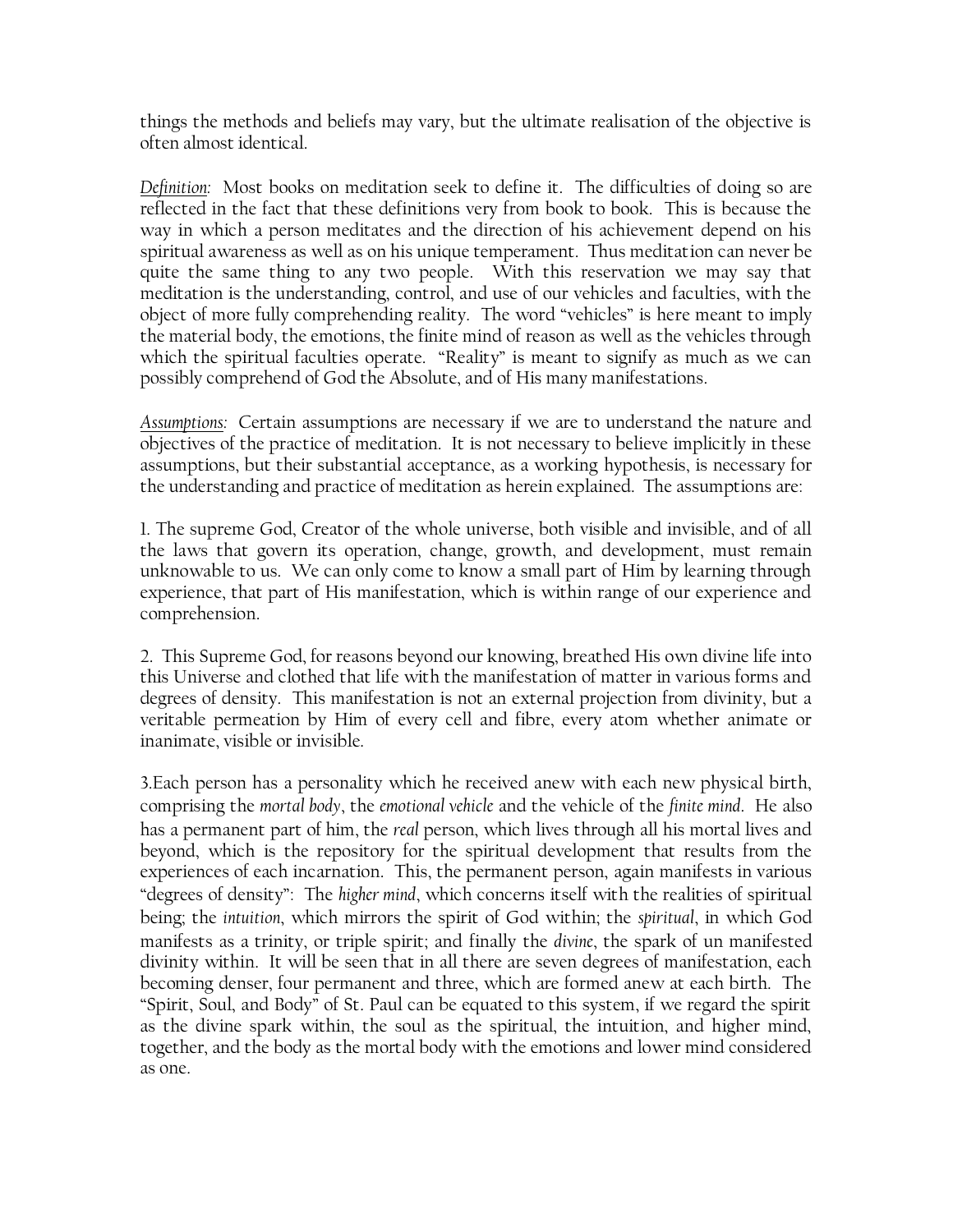*The Purpose of Meditation:* You may ask, "Why should I meditate?" This question will now be answered in the context of the Liberal Catholic Priesthood. The present and future of our Church depends almost entirely on its priesthood (and on the bishops who are recruited therefrom). The priest administers the sacraments of the Church as Christ's representative by virtue of his ordination, but he can also, if he is spiritually aware, be used much more effectively by Our Lord for the helping of others. He must be a teacher of his flock, giving them not cold belief, but the vivid spiritual inspiration of one who has himself experienced, so that his teaching will have the stamp of truth, the aura of reality. Also, in his own life he must set an example for others to follow, not only his outward behaviour but also the inner urge of the spirit that shines through him.

Our two founding bishops and a considerable majority of the early members of our Church practiced meditation daily as part of their spiritual discipline. It is the writer's firm belief that a great deal of the reality and vitality that pervaded our Church at that time stemmed from this fact. Meditation accelerates a person's spiritual awareness as nothing else can. Therefore, if we are to serve the Christ as His priests, we have no right to neglect this method of making ourselves more useful to Him. Because the technique of meditation originated in India in pre-Christian times there are some who may regard it as un Christian, although Jesus is said to have visited India before commencing his ministry. There are biblical references to occasions when He sought solitude for this purpose, whether we call it prayer or meditation. The historical Church has not emphasised meditation nearly as much as prayer, but the Christian mystics certainly used it, even if not always by that name. Surely, in a developing world, it is wise not to be too strongly bound b y past tradition, but to use all our latent powers in the service of God, the living Christ, and of humanity.

*The Process of meditation*: Various stages along the road to meditation can be discerned. The student will benefit even if he only practices some of the earlier stages, but each one is a pre-requisite for those succeeding it, although there is a considerable merging of the boundaries. Also, some variations of terminology and classification will be found in the various books on the subject. For our purpose these stages are: Purification, Relaxation, Concentration, Meditation, Contemplation. (There is the possibility of reaching beyond contemplation, but for the vast majority of people this will be the limit). Each of these will now be considered.

*1. Purification.* This commences with the body. We have reached a stage of evolution where we are beginning to see that the traditional concept of an external God who is good, creating and controlling, often capriciously, man, who is evil, represents a very primitive concept of reality. Our assumptions postulated the spirit of God within us, our task being to control and develop ourselves in such a way that this spirit can become more manifest without, can express Himself more completely through our personalities, which must be made to mirror Him. Our bodies are often polluted with coarse and sometimes excessive food and drink, unnatural drugs, lack of exercise, inadequate sleep, and the stresses of undisciplined and sometimes coarse thoughts and feelings. We should see our bodies as instruments in His service, to be kept pure and healthy for His use. For these reasons our founding bishops most forcefully emphasised total abstention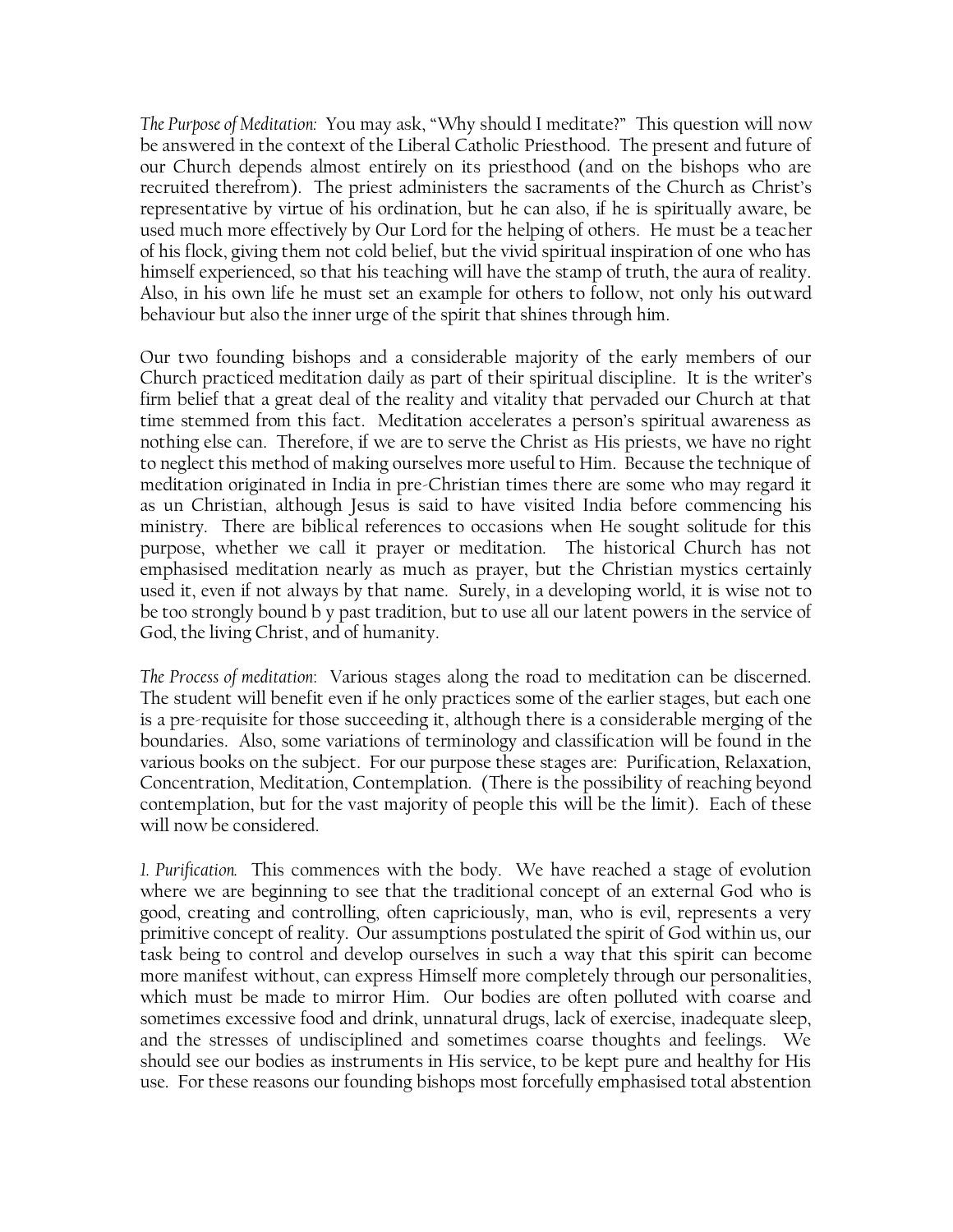from flesh foods, tobacco, and alcohol. More recent drugs of addition are of course even worse.

Next the emotions must be purified by practicing serenity, concentrating on love, sympathy, devotion, concern for others. In this way the coarser emotions of jealousy, fear, envy, anger, sensuality, will weaken and die through lack of nourishment. This is achieved by imposing a mood upon the personality by the will, not by suppressing the undesirable, but by activating the desirable emotions. Note that both the physical well being and mental capacities are adversely influenced by undesirable emotion, so there is interaction between the three vehicles of the personality. Improvement in one assists the other two.

Lastly, and perhaps most difficult to purify, is the mind. At our stage of development we are most influenced by thought. The mind analyses impulses received from the five senses, which give us contact with the world around us, and stores the physical, emotional and mental experience derived there from in the memory. It has the capacity for imagination, by which images, actions, thoughts, and feelings can be either recreated from memory of the past, or creatively originated. This imagination is our greatest asset when used wisely, for the unconscious mind seeks to fulfil in fact the image a person has of himself. The student should therefore spend time quietly each day, during his meditation, vividly imagining himself living as he wishes to live, physically, emotionally and mentally. Gradually the mind will adjust to this and unconsciously cause him to live in accordance with the image of himself, which he has created with the will.

*2. Relaxation.* This involves the elimination of all tension, physically, emotionally, and mentally. To attempt medication without first learning to relax can have serious results physically. Remember that life is a natural process of growth or unfolding, not a violent forcing. Therefore adopt a comfortable position, close the eyes and learn to relax every muscle in the body completely, until no single muscle contains any tension at all, not even a toe or an eyelid. Breathe quietly and slowly, as during sleep, for as far as the body is concerned you *are* asleep. The only energy required is for the heart, lungs, and certain other unconscious functions, so your oxygen intake will be considerably less than usual. Now use the will to impose a mood of utter serenity upon the emotions and the mind, cease feeling any emotion at all. Finally, and this is difficult for most people, discard all thought from the mind, cease thinking. As a first step imagine that you are in a remote place looking at the sky. Feel the peace and serenity of it and hold this mood until intruding thoughts fade away. Do not try to *force* them to go, simply ignore them.

*3. Concentration.* Concentration is a pre-requisite for meditation and of course it is a very valuable ability in many aspects of life unconnected with the spiritual. Many people find it hard at first, usually because they are trying to *force* the mind to concentrate. To place a marble on a table and to think of nothing but the marble for five minutes is difficult, because the mind is naturally active, engaged in exploration. But now imagine that you go to the table, pick up the marble, feel it in your fingers, its smoothness, hardness, and weight. Why was it made? Think of similar things to marbles such as ball bearings, billiard balls, lead shot and cannon balls. Parade in your imagination all the different kinds of marbles you have ever seen, large, small, plain, coloured, glass, stone, ceramic.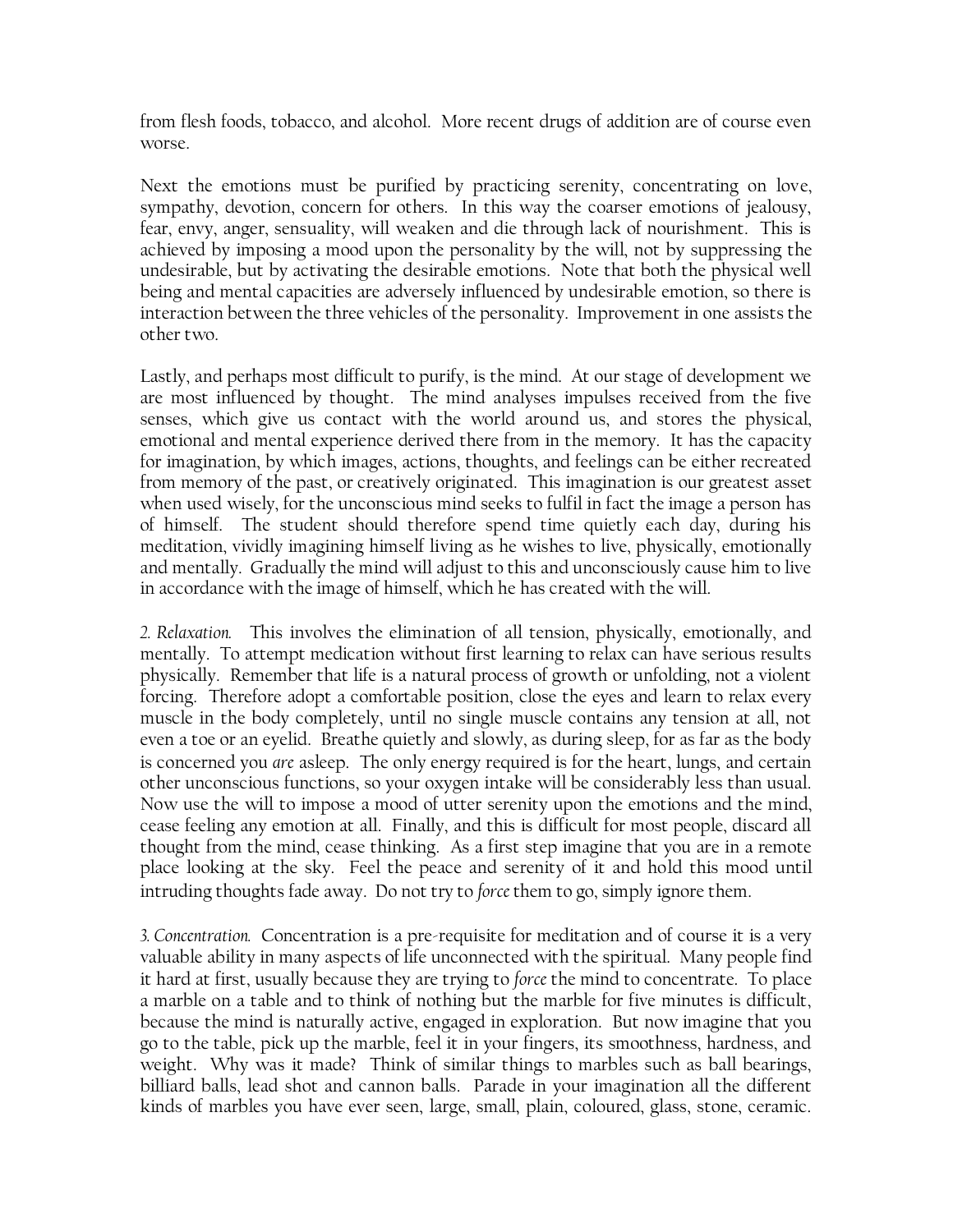Creatively visualise marbles you have *never* seen. But in all this do not lose sight of your particular marble. You will find that this exercise is fairly easy, because the mind, although controlled and induced to concentrate, has operated normally. Also, you now know very much more about the marble than you ever did before and have really experienced a very simple form of meditation. (Ernest Wood's books give detailed explanations of the ways in which the mind works and how this knowledge can be used to develop concentration, memory, and character).

*4. Meditation*. Having made reasonable progress with the purification of the body, emotions, and thoughts, and having learned to relax these vehicles, to free them from stress and tension, and having achieved some progress in the art of concentration, the student is now ready to commence meditation proper.

There are several kinds or degrees of meditation, but basically it involves the use of the mind (and indeed of all the faculties) to thoroughly and exhaustively explore, experience, and comprehend a particular subject, so that every possible facet is examined in imagination and becomes a permanent example above, or an abstract idea such ad innocence or loyalty. One can meditate upon a piece of poetry or prose, trying to extract from it every possible shade of meaning and understanding, bringing to it all previous knowledge, experience, understanding, and feeling, which in any way relates to it. If the subject of meditation involves action, then feel that you are actually participating in the action, if feelings are included then you actually *feel*. Thus the experience of meditation is limited only by the capacity to comprehend, to become fully aware of and involved in the subject of meditation. The person meditating draws on his own resources to the utmost. More wonderful subjects for meditation can be found in the Bible, the Yoga Sutras or Patanjali, the teachings of Buddhism, and many other sources. You can meditate upon an object of beauty, or upon different parts of the Liturgy, particularly the Holy Eucharist, taking one section at a time and meditating on it for a week.

Meditation relies on both knowledge and understanding. If you have never seen or heard of a marble your meditation thereon will be its visual appearance, but the greater your knowledge and experience of marbles the more opportunity meditation will give you to expand that understanding. Therefore read, study, think, and feel. Try in every way to expand your sphere of contact with the thoughts and aspirations of others.

The more exhaustive examination of a subject in meditation will be easier and more thorough if the idea relationships normally used by the mind are understood, memorised, and systematically applied to the subject of meditation. If this is done it will be found that concentration is much easier and the different aspects of a subject can be explored without the risk of overlooking one of importance. Ernest Wood's book "Memory Training" lists nine idea relationships, with mnemonic diagrams for each, and the reader is referred to this publication for details. It will be found that these relationships are applicable to abstract as well as concrete subjects, but all nine of them will not always apply to every subject.

Another kind of meditation is to identify with other animate or inanimate things. Perhaps you are near a tree in the bush or in your garden. Try to get inside the tree.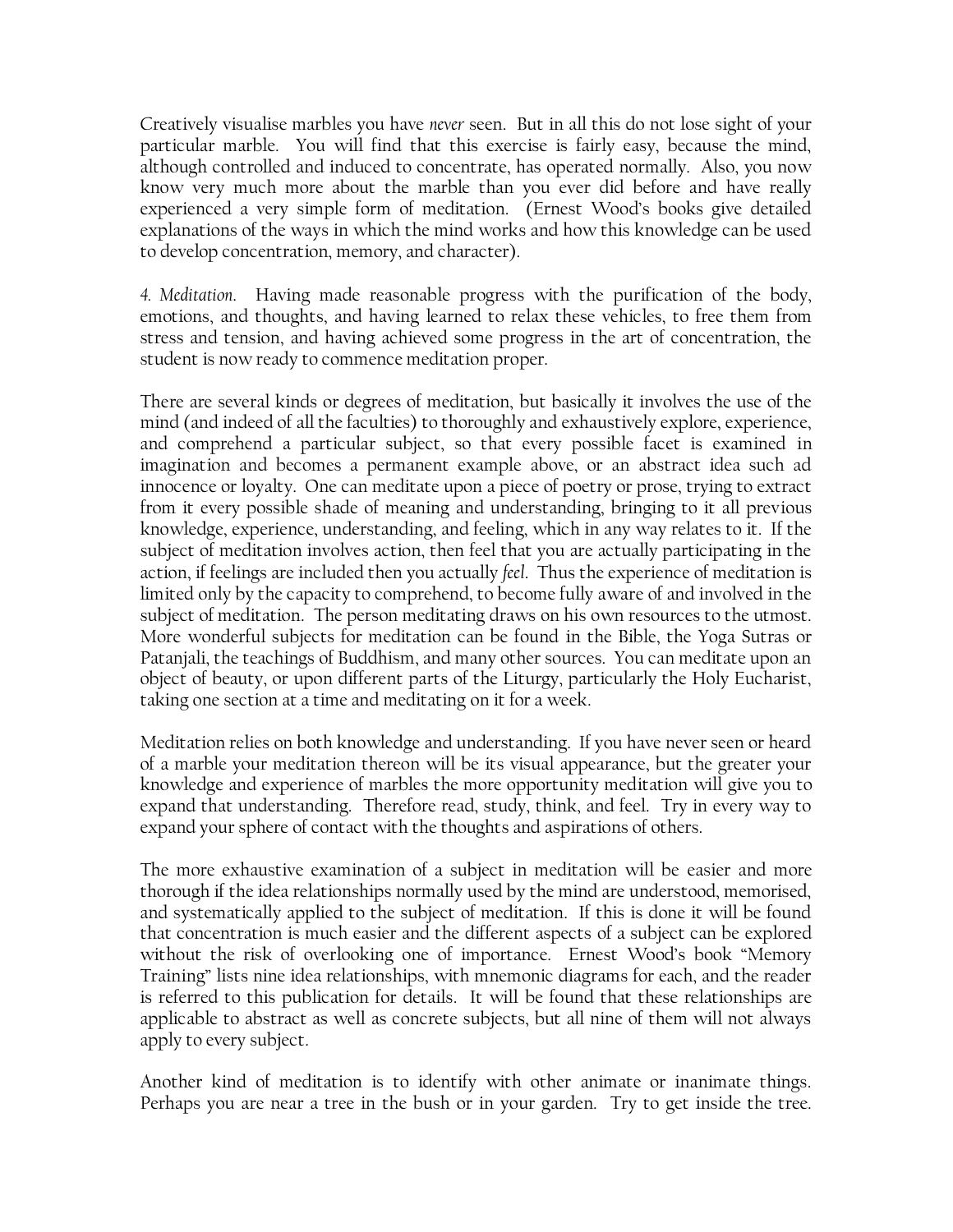Imagine that you *are* the tree. Feel your roots in the moist, cool earth, the wind blowing through your branches and leaves, your trunk tensing to take the strain imposed upon it by the wind, the sunlight on your leaves, the birds and the insects upon you. The same exercise can be carried out using such subjects as rocks, your dog, or a whole valley, ocean, or mountain. Each has an identity, and to experience this is to expand your own awareness and understanding.

*5. Contemplation.* With contemplation an endeavour is made to shift the centre of consciousness beyond the personality of body, emotion, and mind, into the permanent realms of the higher mind, intuition, and even perhaps of the spirit. When our consciousness dwells in the personality, which is usual, we contact and experience the external world of matter, feeling, and logical thought, people, other living and inanimate things. This is our normal world. But if we can focus our consciousness on the eternal, spiritual part of ourselves, which is the true self, then through this we can gradually become aware of the spiritual world, its significance and its reality above all realities. Also as we contact other people and things through our physical senses, so, during contemplation, working outwards from our more permanent spiritual selves, we can contact the spiritual selves of others. Yet "contact" is scarcely the word, for her all life is one. The dewdrop of our separateness merges with the shining sea of the one universal Divine Life, not separate, but permeating all.

We can also join with some of the great spiritual beings and the forces they control.

The practice of contemplation will commence, as with all forms of meditation, by seeking a quiet time and place where you will not be disturbed and then adopting a posture that is comfortable and which enables you to relax every muscle of the body completely. Next, use the will to impose upon yourself a mood of utter serenity, after which you may meditate for perhaps ten minutes upon the Christ, trying to comprehend all that He was and is. Then in devotion offer yourself to Him, try to make the whole personality completely quiescent. Feel your consciousness outside your usual self, focussed in this new world of the spirit. Now try to make your consciousness one with Him, merging your spiritual self with Him, and then outward to all the world He loves, all life, all being. Feel that you are no longer separate, but one with the great Divine Life Stream, which permeates all creation, one with the spiritual selves of all mankind. Try to actually experience this oneness, not just think about it as a mental concept, for the mind should be still, the consciousness elsewhere. Feel one with the tremendous force of this Divine Love. Feel it pouring into you and you into it. Finally channel this almost overpowering force outward from yourself, directing it with your will to all people, that they may in their personalities become aware of the Spirit of God within and without. "That the earth shall be filled with the glory of God, as the waters cover the sea".

*Conclusion.* Meditation aims, through understanding and practice, to develop capacities that are latent in all of us, some which we may be using to some extent without realising it. It is a conscious study of certain mental, emotional, and spiritual faculties, which we then gradually learn to use. Thus we become in very truth born again into a new understanding of life and its purpose. We cannot expect sudden results, and more than you can become expert at golf or tennis, or take a degree at a university with self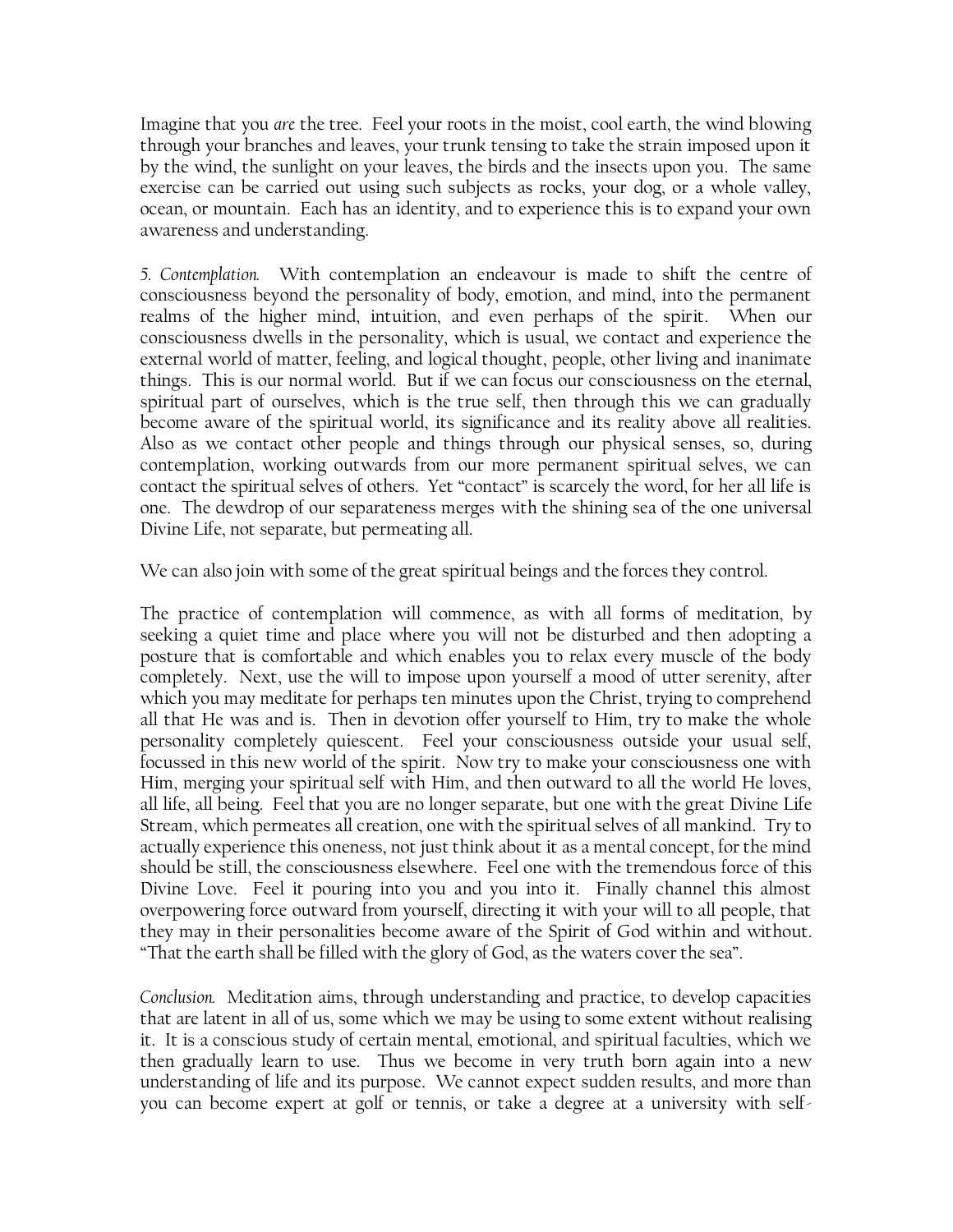discipline, study and practice extending over many years. Yet it should be understood that meditation is an acceleration of natural and inevitable development.

One thing is of paramount importance: If you practice meditation for the sake of your own development you will fail, for in spiritual things the first lesson to learn is that one does not live for one's self alone, but for others. The priest who is entering the ministry to help others to the feet of our Lord the Christ will find that meditation is one of the most important ways in which he can expand the efficacy of his ministry, both in the sacraments of the Church and in his pastoral work, for it will accomplish within a few years what otherwise may not be reached in a lifetime. It will help him to realise the full potentialities initiated at his ordination, which unhappily so often remain dormant.

In a short paper such as this, it has only been possible to outline the basis and principles of this ancient discipline. Part 2 of this subject will explain in greater depth the actual practice of meditation. To understand this subject fully it will be necessary to read and study at least some of the recommended books. And now a final warning: Complete relaxation, serenity and unselfishness are essential. This kind of development is a matter of natural growth. To try and force the body or the mind before they are prepared can do irreversible damage, as can the use of these practices for selfish or evil purposes. Therefore be careful to whom you impart this knowledge.

+Christopher

# PART II: PRACTICE

## **GENERAL INTRODUCTION**

## By the Rt. Rev. Sten von Krusenstierna

From reading Part I: Theory of the Meditation Unit, the student will have learned that there are many methods of meditation. Confusion sometimes arises because the word meditation is used with two different meanings:

Meaning *any* method including quiet introspection by which we turn inwards into ourselves instead of outwards towards the world around us.

A more restricted meaning, signifying a particular step in the long process of striving towards unification with the Divine. This process is traditionally described as: unification, Concentration, Meditation, Contemplation, Union. (See for further particulars the book by Professor Ernest Wood: "An Introduction to the Science of Prayer", published by St. Alban Press.)

As with all endeavours in life before commencing meditation, the student should examine his motives. If he wishes to improve his personality that he may be of greater service in the work of the Church and be o some help to his fellowmen, then he may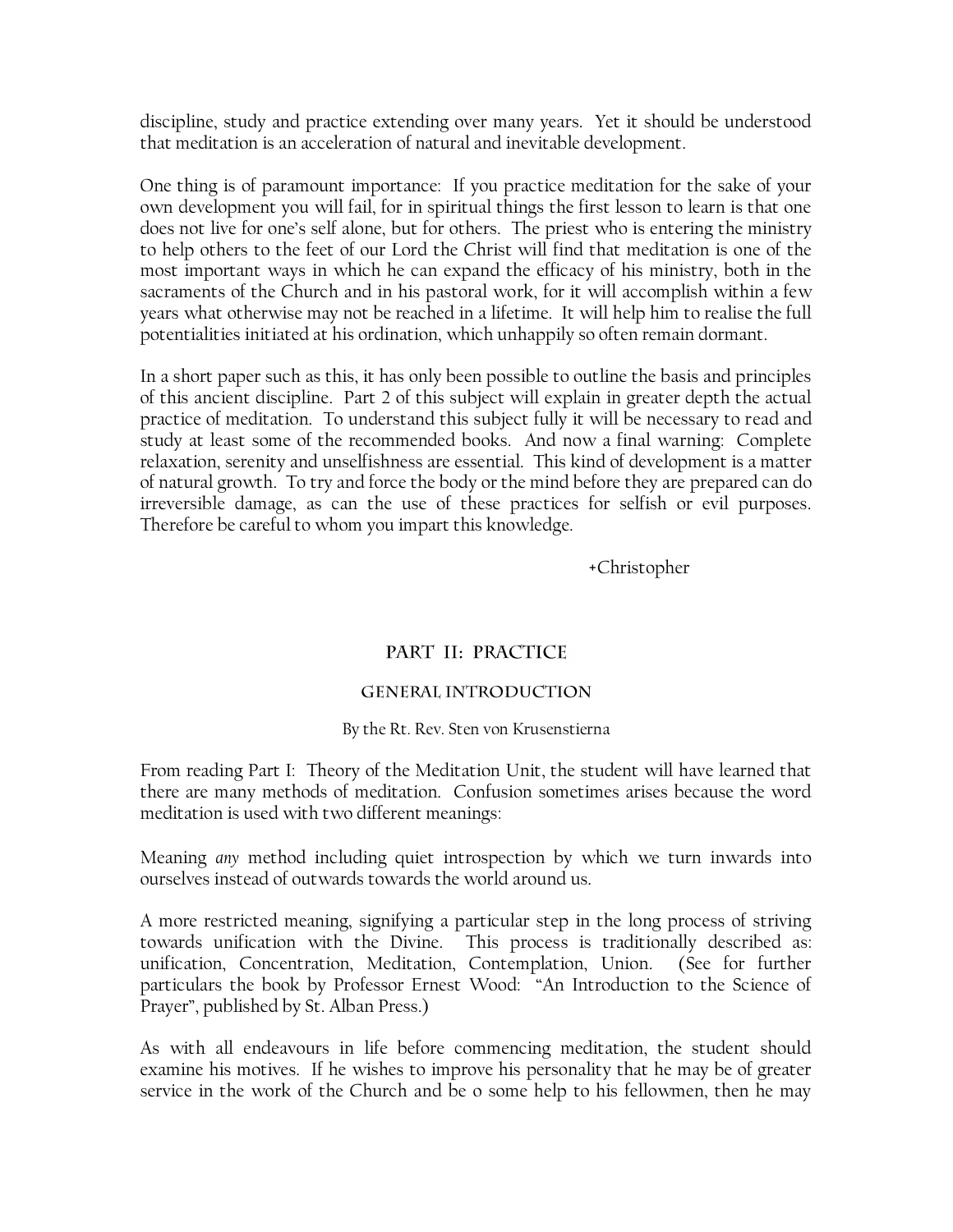safely undertake the limited, but effective practice as set out in this course. Other motives may require careful consideration before embarking upon such a practice of meditation as taught in this course. Having thus made his decision, the student must steadfastly persevere with the regular practice of the simple and short practice set out in the course.

In whatever sense we understand meditation; it means a turning inward into a world totally unknown to most of us, our own selves. It therefore requires first of all some initial understanding of the nature of Man. For meditation is chiefly a method by which we train our minds and emotions.

#### **THE NATURE OF MAN**

Man is a complex being consisting of many parts functioning through different vehicles on the seven planes of existence, which make up the visible and invisible worlds.

St. Paul divided Man into spirit, soul and body. Bishop Leadbeater went into more detail and spoke of the Divine Spark in Man, the Monad, who puts itself down into the spiritual, intuitional and higher-mental planes, thereby forming the three-fold soul or ego of Man. The soul in its turn sends out a part of itself into the lower mental, astral and physical planes, thereby creating the three-fold personality of Man, consisting of the mind, the emotions and the physical body.

The Pauline classification still stands: the monad is the spirit; the three-fold soul or ego is the soul; and the three-fold personality is the body. The student should study the diagrams on page 169 in "The Inner Side of Christian Festivals" or the one on page 605 in the "Science of the Sacraments". The nature of Man will be dealt with in further detail in the Unit on Liberal Catholic Doctrine.

## **THE DIVINE PLAN**

The method for the spiritual evolution of Man is that he should develop from below upwards (or from the outer inwards). He must first learn to control and develop his personality. Much later he shall have to develop the soul.

The majority of humanity has only just learned how to control the physical body and even that not quite fully yet. The emotions and minds of most people are uncontrolled and undeveloped. The great law of evolution, which slowly pushes Man forwards through many incarnations on earth in various personalities will help him to develop and gain control also of the emotional body and the mind. But it is an exceedingly slow process.

It is part of the Divine Plan that Man should at a certain stage in one of his many lives on earth wake up and become aware of the fact that he can help forward and hasten this process of spiritual evolution himself. From the moment he will no longer drift apparently aimlessly through life but will start taking himself in hand. He will set his feet for the first time on "the path of Return" to the deity from Whom he came in the far distant past. This is what is called "the Way of Holiness" in Isaiah 35:8.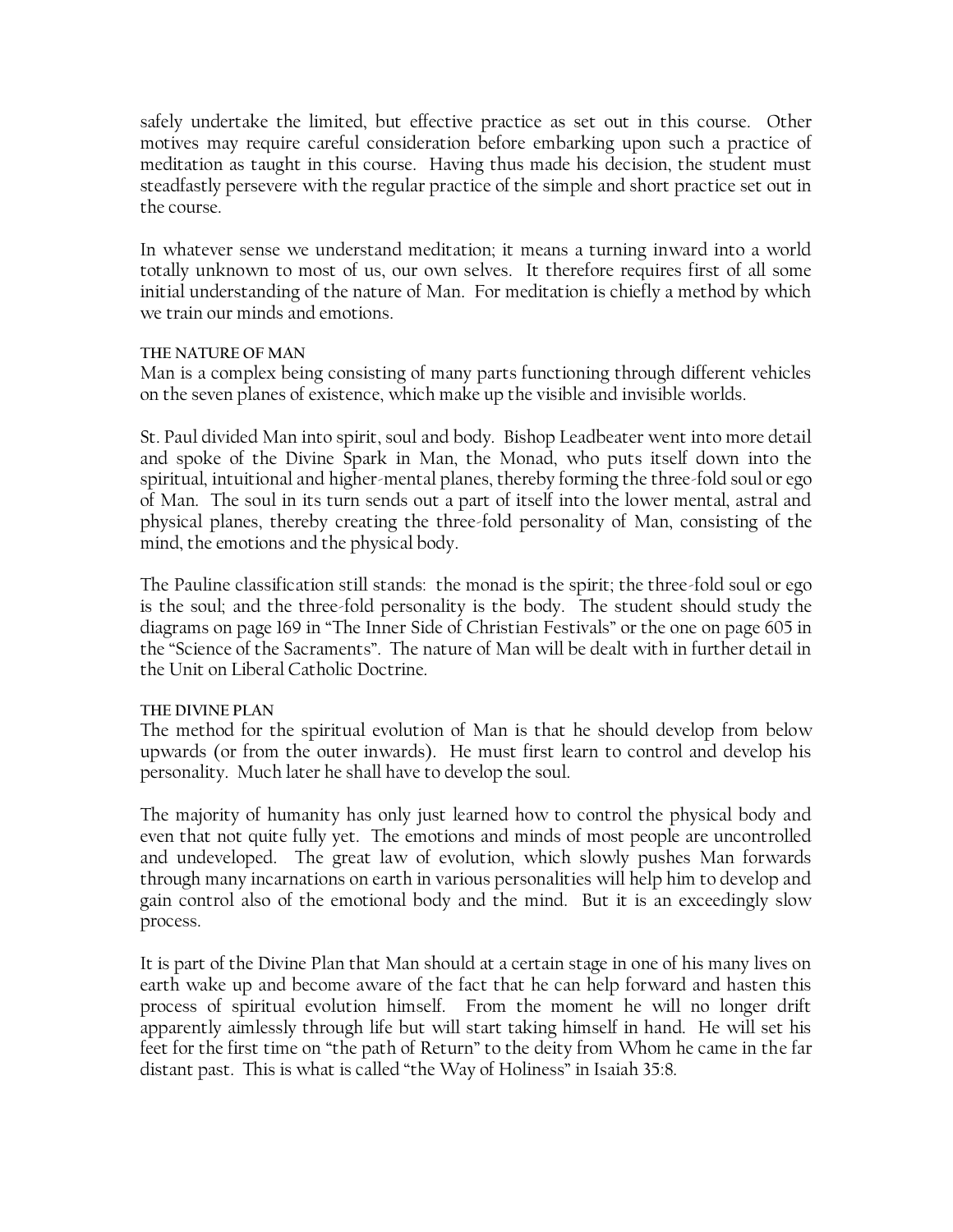His attitude will now gradually change; he will slowly begin to realise that all life is one, that he is part of the greater Life and that at his present stage he must no longer live for selfish pleasure or profit, but for the good of the whole of creation. This is the beginning of the awakening of birth of the Christ-spirit in Man.

This new attitude will find expression in his life in many ways. He will want primarily to give and not to take. He will learn to love and not to hate. He will be intent on helping forward God's great plan for His Creation, to the best of his ability, even if it is in a small way only at first. Gradually he will extend his loving care and concern to other realms of nature, trying to alleviate the suffering of both men and animals.

# **PURIFICATION**

Since ancient times all true meditation had to be preceded and accompanied by a process of purification. To understand this we have to look objectively at the three-fold personality of Man. We see that there are certain tendencies within the personality. The physical body has a tendency to erupt into passions and desires, and the mind tends towards pride and prejudicial and dogmatic thinking. It is interesting here to compare "the seven deadly sins" of Christian theology: Pride, covetousness, lust, envy, gluttony, anger and sloth.

We find that in our personality, in our "lower self" there are certain definite trends towards lower and coarser thoughts and feelings, which we constantly have to battle against. St. Paul expresses it so well:

"*But I see another law in my members, warring against the law of the mind, and bringing me into captivity to the law of sin which is in my members".*

And

*"For thegood that I would I do not, but the evil which I would not that I do".* (See Rom. 7:19-23)

Psychologists can give us certain explanations for these phenomena but the one Bishop Leadbeater gives goes deeper.

The matter of which the emotional and mental bodies are built is ensouled by what he calls "elemental (or monadic) essence". This essence is part of the evolutionary life-wave on the *downward* arc of evolution (or what is sometimes called involution). It therefore instinctively seeks coarser vibrations, its goal being the mineral kingdom where it will eventually inhabit rocks and stones.

What we have to do in our meditation is to build into our bodies, matter of a finer type, with "higher" vibrations. This matter is present everywhere and is attracted and built into our bodies by unselfish and kind thoughts and feelings. (The student may study the colour-plates in C.W. Leadbeater's: "Man, Visible and Invisible"). The coarser matter will then slowly disappear from our emotional and mental bodies as long as we do not use it in our thoughts and feelings.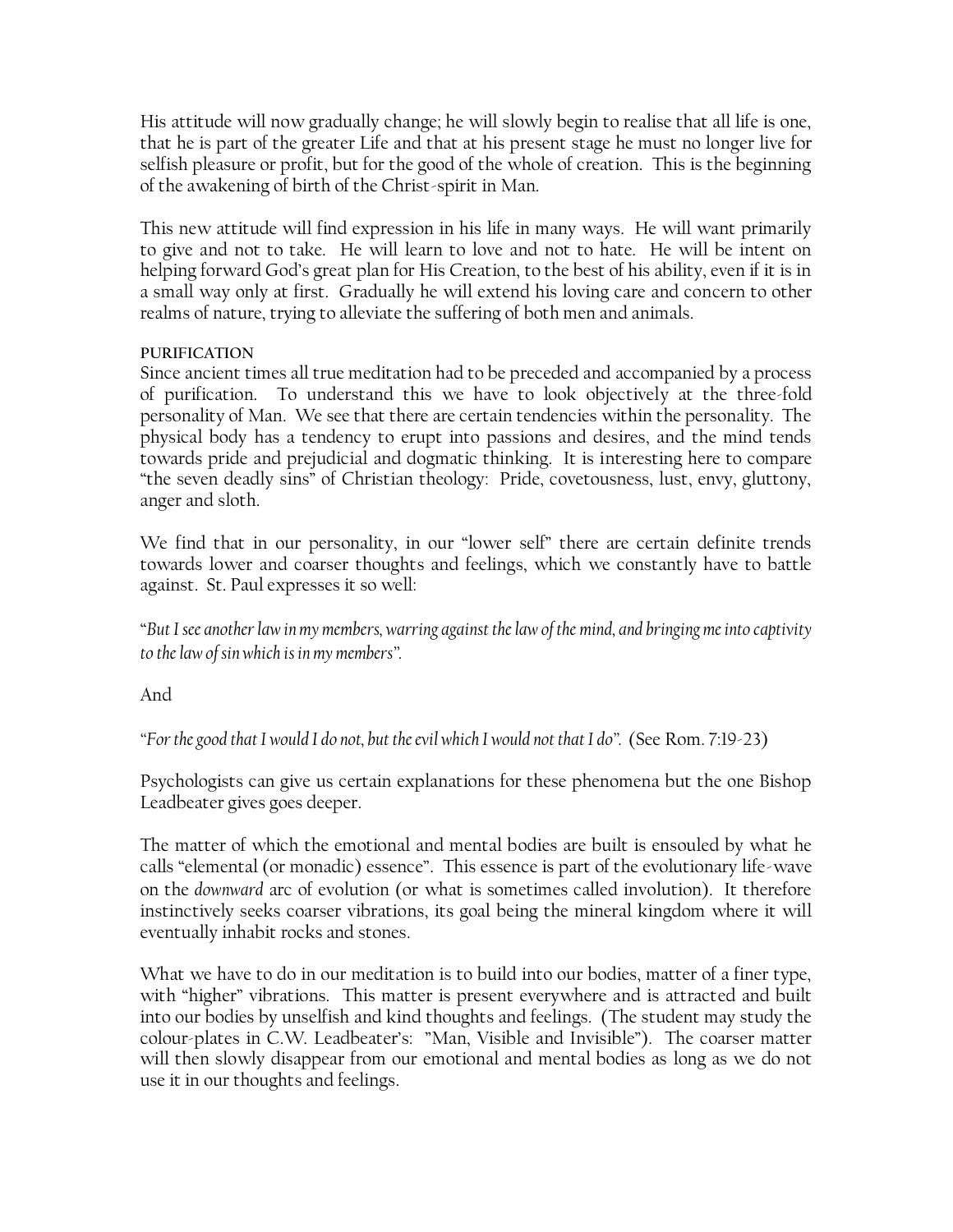If we try to overcome undesirable qualities in our personalities by concentrating on them or try to "battle" against them, we may succeed eventually but it is a very hard and long battle. By concentrating on and combating these qualities we actually strengthen them. This is the negative way. The positive way is to focus our attention on the opposite virtue, leaving the matter expressing the undesirable quality to slowly disappear, as we do no longer use it.

These types of matter rejected by us will be used by other beings as part of their evolution and it finally ends up in the densest kingdom of nature, the mineral, before, in due time after millions of years, it will enter the upward arc of evolution through the plant and animal kingdoms. (See diagram "Involution and Evolution" in "The Christian Creed" and "Man, Visible and Invisible").

What we have to keep in mind then in our meditation is to build into our bodies, matter of a finer type, with higher vibrations. This is done by developing in our personalities the virtues of unselfishness, love to all creation, devotion to God, sympathy, courage, and plain kindness.

# **KEY THOUGHTS**

In the longer form of the holy Eucharist we sing:

"Who shall ascend into the hill of the Lord? Even he that has clean hands and a pure heart."

This gives us the clue to what we should strive for in the process of meditation. "Clean hands" means not only that we should not kill, but also that we should lead *a clean life*. This should be the motto or key-thought for our physical life and all our actions. A *pure heart* should be the motto for our emotional body and our feelings. The tendency of the mind is to close itself up within certain narrow barriers of thought and the direction for the mind must therefore be: an *open mind*.

In our meditation and also in our life we should then strive to gradually develop within ourselves: A clean life, a pure heart, and an open mind.

## **THE FIRST HALF-YEAR**

*The Liturgy of the Liberal Catholic Church* is eminently suitable for use in mediation. There is intent for nearly all Sundays in the Church's year and together with the Collects, Epistles and Gospels; they form excellent subjects for meditation. The student should set aside about 30 minutes every morning for study and meditation and a shorter period in the evening before going to bed.

During the morning period) which should preferably be taken after the morning-shower, but before breakfast), the student should first spend a few minutes in thought on the three key-mottos, seeing himself in imagination as leading a clean life, as having a pure heart, and an open mind.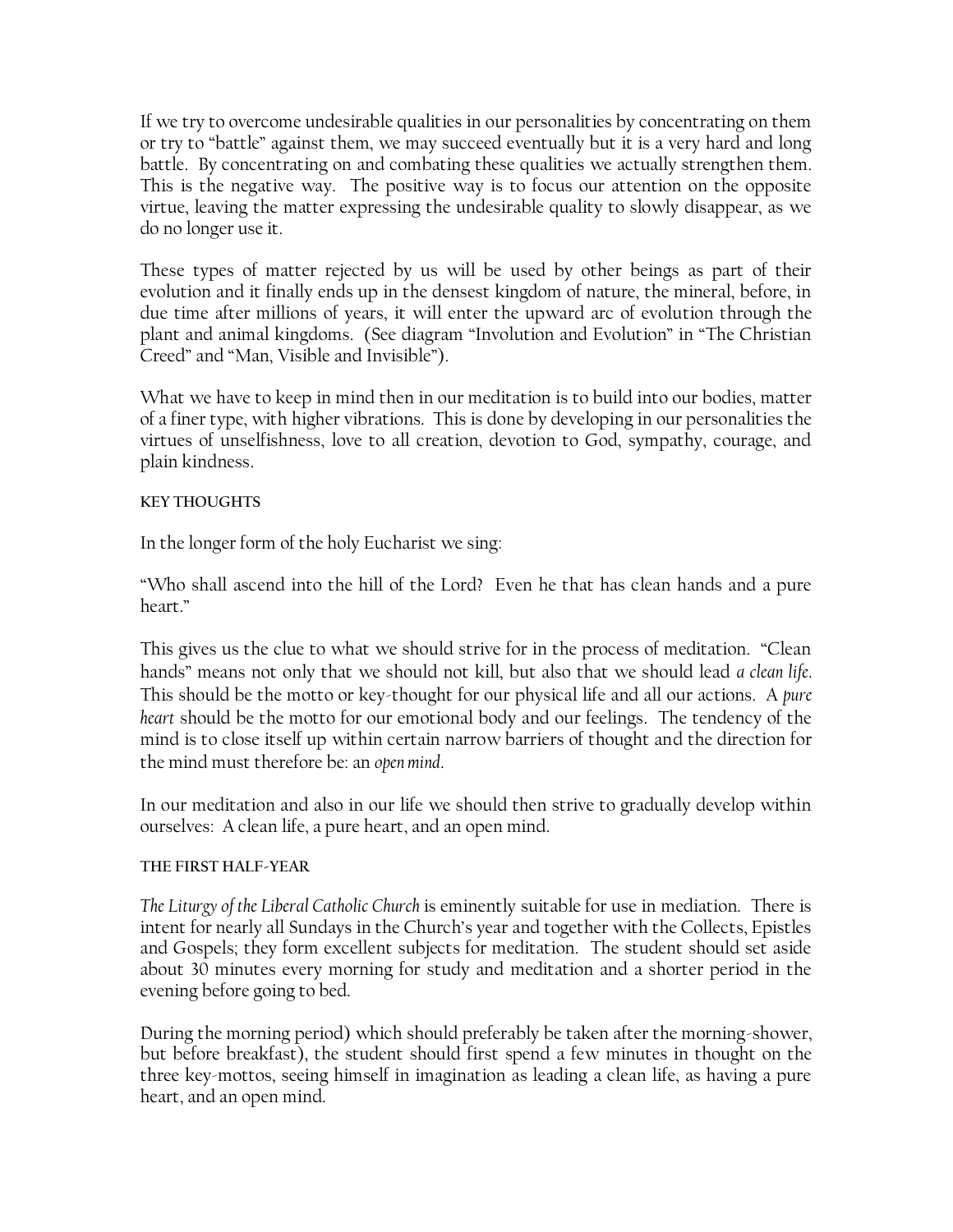Then he should meditate for a few minutes on the Intent of the Week, as given in the Liturgy.

Next he should read the Collect, Epistle and Gospel of the week, after the reading of each of which he should meditate for a few minutes on the meaning and lessons they contain.

Any time left then should be spent in reading a few passages from some devotional book, such as "The Practice of the Presence of God" by Brother Lawrence; or "The Imitation of Christ", by Thomas a Kempis, all without haste, quietly pondering their message.

At this stage we must not yet attempt to practice the more difficult aspects of meditation. All we should do is to dwell in thought on the key thoughts and the meaning and lessons given in the Epistles and Gospels, remembering that all the stories and parables contain deeper layers of meaning.

At night, before going to bed, the student should review the happenings of the day (preferably in reverse order) and draw any lessons from them. If he feels he has acted wrongly during some incident, or perhaps uttered some unkind words, he should decide NOT to repeat the mistake again. He should imagine himself in the same situation again, but doing the right thing by his consciousness this time. He may also recall incidents during the day when he acted correctly and determined to continue to do so.

The practices outlined may seem to the newcomer somewhat removed from what he have imagined meditation to be, but they all form part of the "training of man's higher bodies", which is the sole purpose of meditation.

One of the most important aspects of the practice of meditation is its *regularity*. If any measure of success is to be achieved, it is essential that the student should meditate and do his evening recollection *every day*. To do it irregularly can at times have less desirable effects.

If headaches or other harmful effects should occur during or after meditation, the student should cease meditating for a week. If they continue, he should stop all practices for a longer period and advise his Mentor or somebody who has experience in the art of meditation. Remember, it is like trying to train an untrained horse. It must be done in stages and with patience.

As the course proceeds, further aspects of meditation (in a wider sense) will be elucidated. Half-yearly or quarterly letters will be issued for the purpose. The student will also be issued with calendars containing the Intents of the various Sundays in the Church's year.

+STEN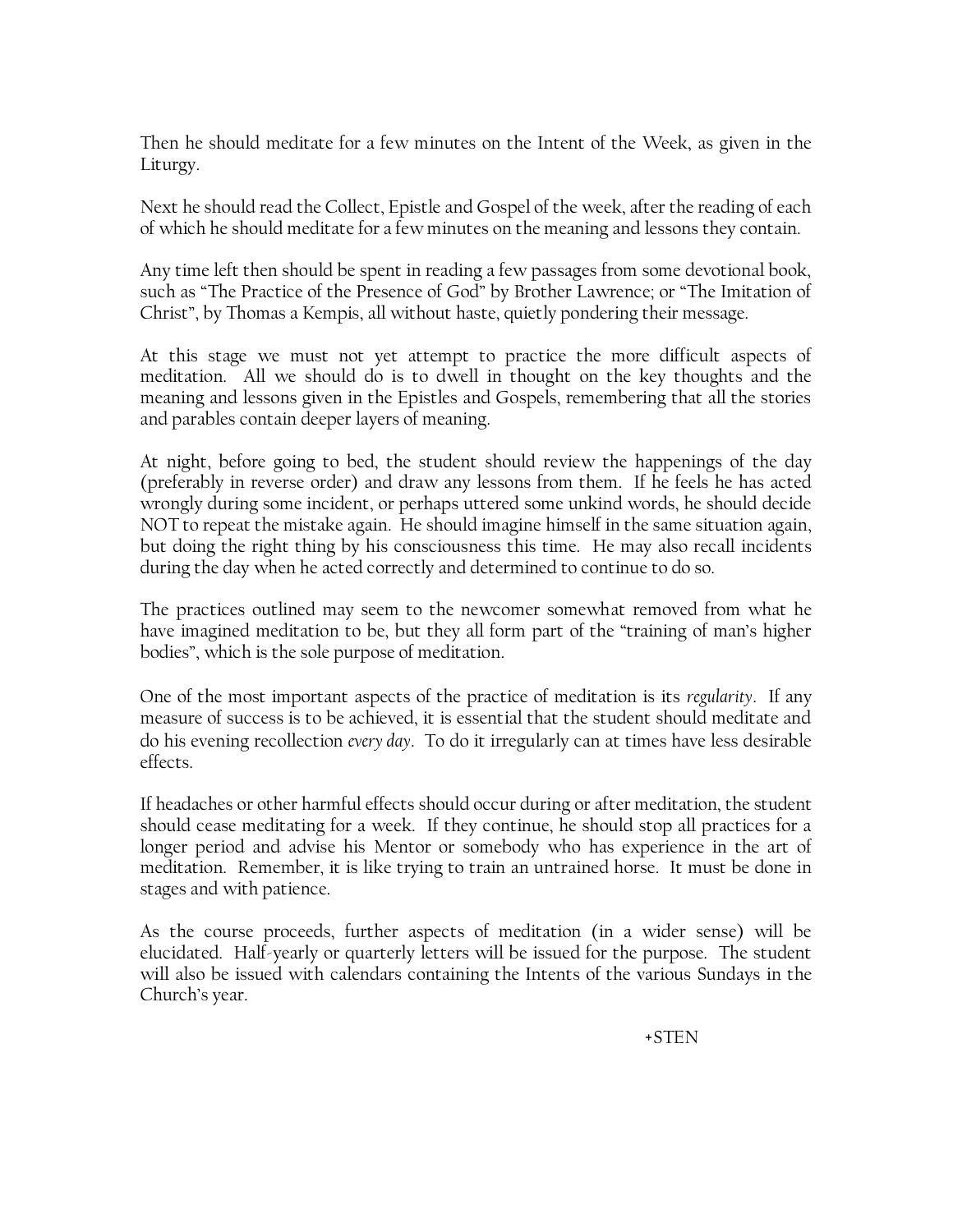## **MEDITATION IS NATURAL**

## By Clara M. Codd

Many people think that meditation is a very difficult practice, only suited to those whose temperament is devotional. This is not true, for meditation is a process that can be engaged in by all, and is not restricted to one temperament or type. Indeed, we all do "meditate" quite naturally whenever we want to think anything out and our interest is aroused. Such moments of concentration may be so intense that the cogitator becomes oblivious of what is happening around him. He has not left his body, but his consciousness is withdrawn from its usual diffused outward-turned condition, and turned in very vividly upon an interior problem or idea.

What makes our minds do that, and thus remain for perhaps a considerable time? Intense interest. Instead of saying "practice concentration", we might put it in a better way by saying "practice being interested". A man can always concentrate on a subject which interests him. These subjects are mainly three types. He wants to understand something, he loves something, he wants to map out a plan of action. If we look inside we shall see that our thoughts very readily run in one of those three directions, that is, in their positive creative aspect. They will also very readily run in a negative direction, towards worries, failures, and anxieties. But these are unproductive of higher good, and if they have established too great a hold over the mind will act as a bar to real meditation.

What happens when we try to understand, when we dream of a beloved object, when we plan a course of action? We sue that wonderful quality of the mind, which we call the imagination, literally the "image-making" faculty. Some people day "only imagination", but it is the greatest creative, transforming force we possess. Consciously or subconsciously we are continually being made anew by it. For every interior image impresses itself upon the plastic, subtler matter of our mental bodies, and as we contemplate an idea or an ideal we become for a moment the very thing we see. Thus a man is always finally the product of his thought. This is the rationale of all meditative processes. In Scriptural words we "are changed into the same image from glory to glory". Regularly employed, even for only a few minutes, the gradually transforming power of sustained thought pointed towards a high ideal can work miracles of change.

It can give us an understanding, for understanding is always the result of silent thought, and an attitude of heart that will wait for illumination. And by the glowing powers of the heart it can make us one with that which we love and worship, for to think or anything in the universe is to touch it in consciousness; to love anything purely is to become one with it. But we live such busy scrambling lives we have not time to ponder and dream. That is where we risk failure and spiritual bankruptcy or character, for life is lovely, purposeful, and creative, in proportion to our powers of understanding and perception.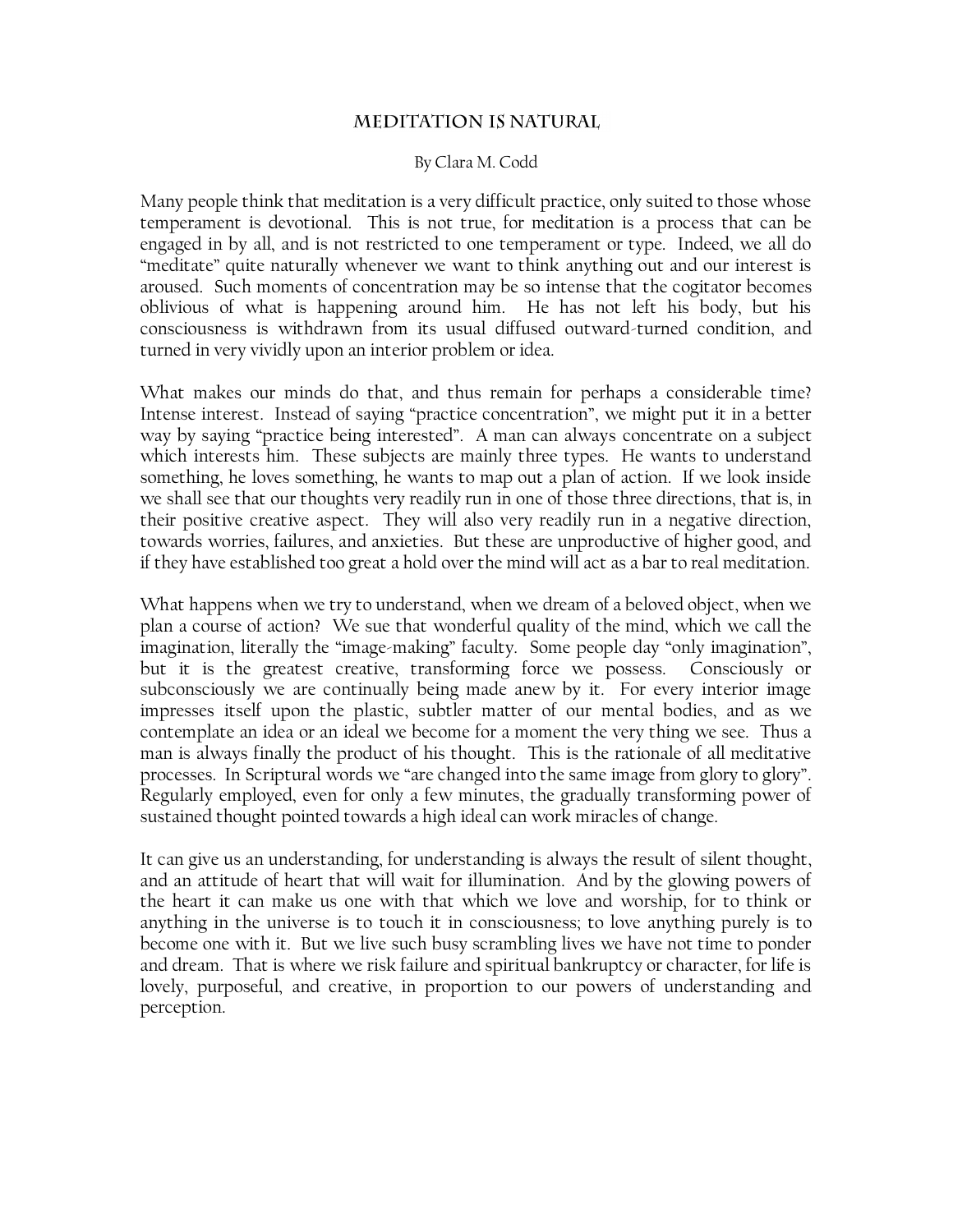# ON CONCENTRATION

#### By the Rt. Rev. C. W. Leadbeater

For the beginner in meditation, it is useful that he should pull himself up and ask: "What am I thinking about and why? Let me follow back the thoughts that led up to this." Sometimes, you would not be able to follow up the thoughts that led to it, but if you did, you would be surprised to find what a curious and inconsequent train of thought had been running in the mind. It is the old habit of many thousands of years, and so it needs rather careful attention. The mind needs to be controlled, and the mind is more elusive than the emotions.

Those of us who were born in England have had the training from our childhood up to repress emotions. That is the one thing that is very much impressed upon the masculine portion of the nation from boyhood. If we are hurt, we must no show it; e must on no account show emotion. That leads to a curious reserved character, which has its good side, but is often misunderstood. It is a little bit of training through which everyone passes, which goes some way to preparing us to control other things, but the control of the mind is rather a different matter. We can all do it absolutely, if the reason for doing it is strong enough.

You remember the story they tell you in India of a king who wanted to impress the importance of concentration upon his people. To each of his courtiers he gave a vessel of some sort filled with water to the very brim, and said: "Now you shall carry those vessels around the city and bring them back to me without a drop being spilt, and if a drop is spilt, you will be beheaded." They carried those vessels through the city and brought them safely back.

Then the king congratulated them and said: "Well, what did you observe as you went through the city?" Not one of them had seen anything; the whole time they were concentrated on that one task only, so afraid were they lest they should spill a single drop of water. It afterwards transpired that they had passed a magnificent pageant, which the King had arranged; they had passed an army going through various manoeuvres, but not one of them had seen it.

So it is possible for quite ordinary people to concentrate closely when the necessity is great enough. We all do it when we are preparing for an examination. There is an immense advantage in daily meditation, and it is that that keeps the bodies at their best if it is properly and regularly done. It is like constant gymnastics for them of a higher sort, which is very useful. Unless we have reasonable control of these higher vehicles we can hardly hope to reach up to still higher realms.

We must have done well in the small things before we come to the great. You remember the parable of the man with the talents. "You have been faithful in a few things," said the Master, "I will make you ruler over many things". And then He said: "Enter thou into the joy of thy Lord". Very few people think what that is. What is the joy of the Lord? The joy of the Lord is activity; the joy of the Lord is the work of the world. If you do well in a small thing, then you have the opportunity of more work in a rather bigger thing. That rule is so invariable that I think you may depend upon it that if you are successful in any piece of work you will have the opportunity of more work and better work.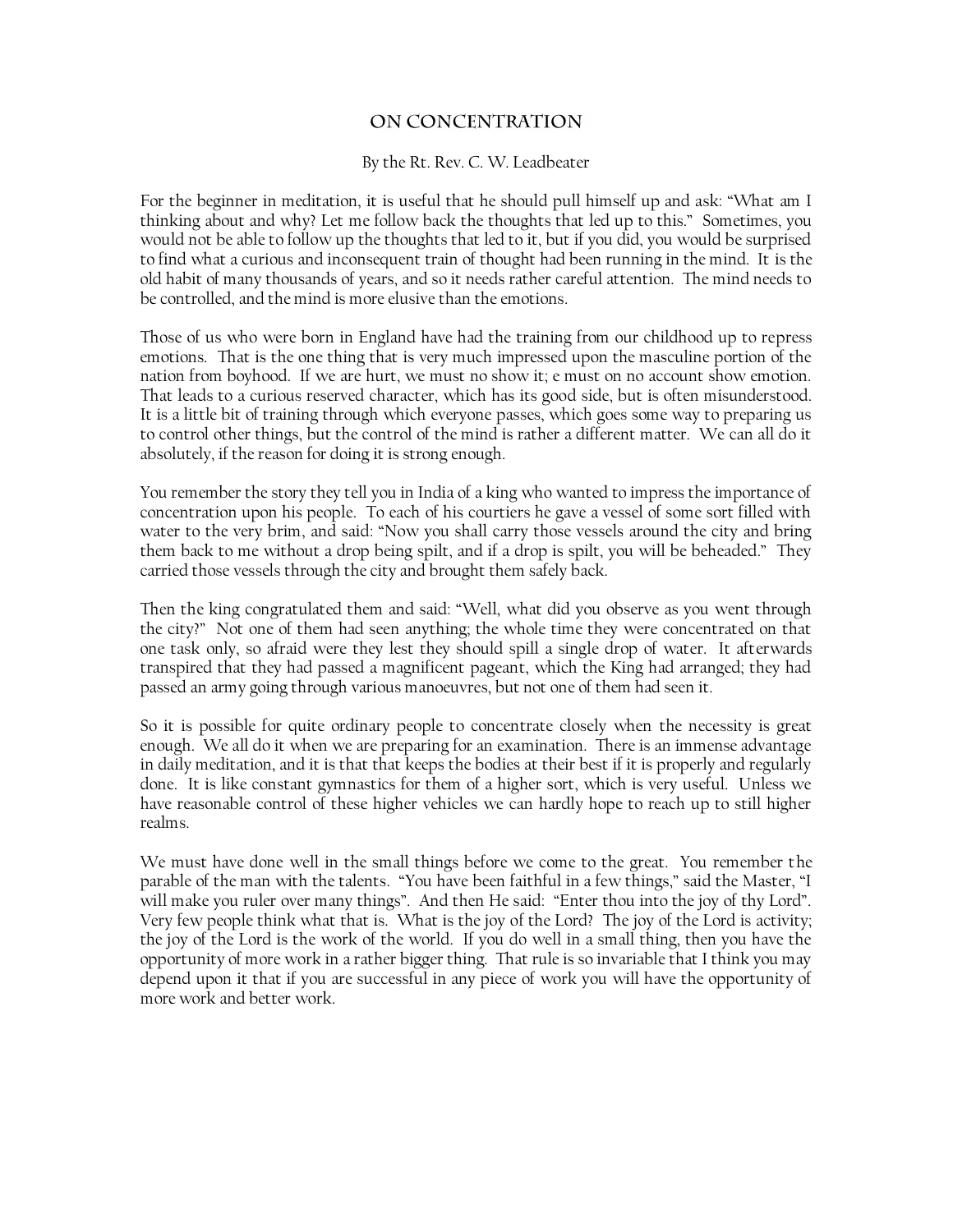# DEVOTION IN CEREMONIAL AND IN MEDITATION

By the Rev. I.J. Van der Leeuw, LL.D.

There is no religion without devotion. Even in the most primitive religion, devotion is always the giving of something in the service of the Divine, the offering of ourselves; it is an attitude of mind in which we see the Divine as the wider Life and ourselves as a part of it; in which we strive to return to the life whence we came, to merge with it, to give to it all that is dearest to us.

Thus, then, there is no religion without devotion. Devotion is the very heart of all religious worship, but devotion may be expressed in many ways. There are so many forms of devotion – as many as there are types of human beings. We may express our devotion in collective worship and in ceremonial as we are doing in our Church. On the other hand, we may express our devotion in silence, in meditation and in contemplation. We can try to reach the Divine in so many ways, and it is well that we should understand that devotion can manifest itself in different ways and that all ways are necessary and valuable.

There are still many who look upon ceremonial as a waste of time, who do not see what use it is that man should engage in ritual worship. In ceremonial we invoke powers from on high, we use set phrases, incantations, music, all the outer aids of language, colour and movement to bring about certain effects. And surely, if we cannot see the inner side of ceremonial, if we cannot understand intuitively that there is something deeper, some spiritual aspect to it, it must seem only a waste of time. Thus people say, "Why does not this man go out into the world and help his fellow-men instead of going to church and there performing ceremonial? But, remember, this physical world, which to most of us is the only world of reality, is but one of many world; we live also in a world of feeling, in a world of thought, in a world of spiritual realisation, and these worlds become increasingly real to us as we ourselves evolve, as we grow spiritually. This physical world is a world of results. Our world is determined by worlds within. Similarly all our actions are determined by our thoughts and feelings; we have never performed any action without first having thought it. We may not understand these functions of our consciousness, for they take place with such rapidity that we do not notice them, but they are there. We must first think and will before we can act. Ur life in the physical world is always determined from within, and the more we realise that this world within is the world of reality, the more we can determine our lives from within and the more we begin to see all things differently. Then we begin to realise that that which make s men what they are in this world of matter is not their actions but their thoughts, their ideals, their aspirations. Then we can understand that a great religious teacher, a poet, a painter, a musician can fire an entire nation, and even generations to come with an enthusiasm they could not have reached without him.

And so from within, this world is ever recreated; from within ourselves we constantly create our own lives. When once we understand that, we can see how ceremonial acts. Each time we perform ceremonial we call upon the eternal creative forces of the universe and spread them abroad upon the world; by our collective devotion we call forth the Divine blessing, and through us as a channel, it is poured forth upon the world surrounding us. That is a sublime reality; that is a reality so great that if the world did not have the aid of ceremonial worship, it would be a very different world from what it is now.

We can liken ceremonial to divine sunshine pouring out upon the world. Just as the physical sun make all things grow and live, makes all things healthy and vital, so the spiritual Sun, which we invoke in our ceremonial, the grace from above, the power and blessing of Life of the Christ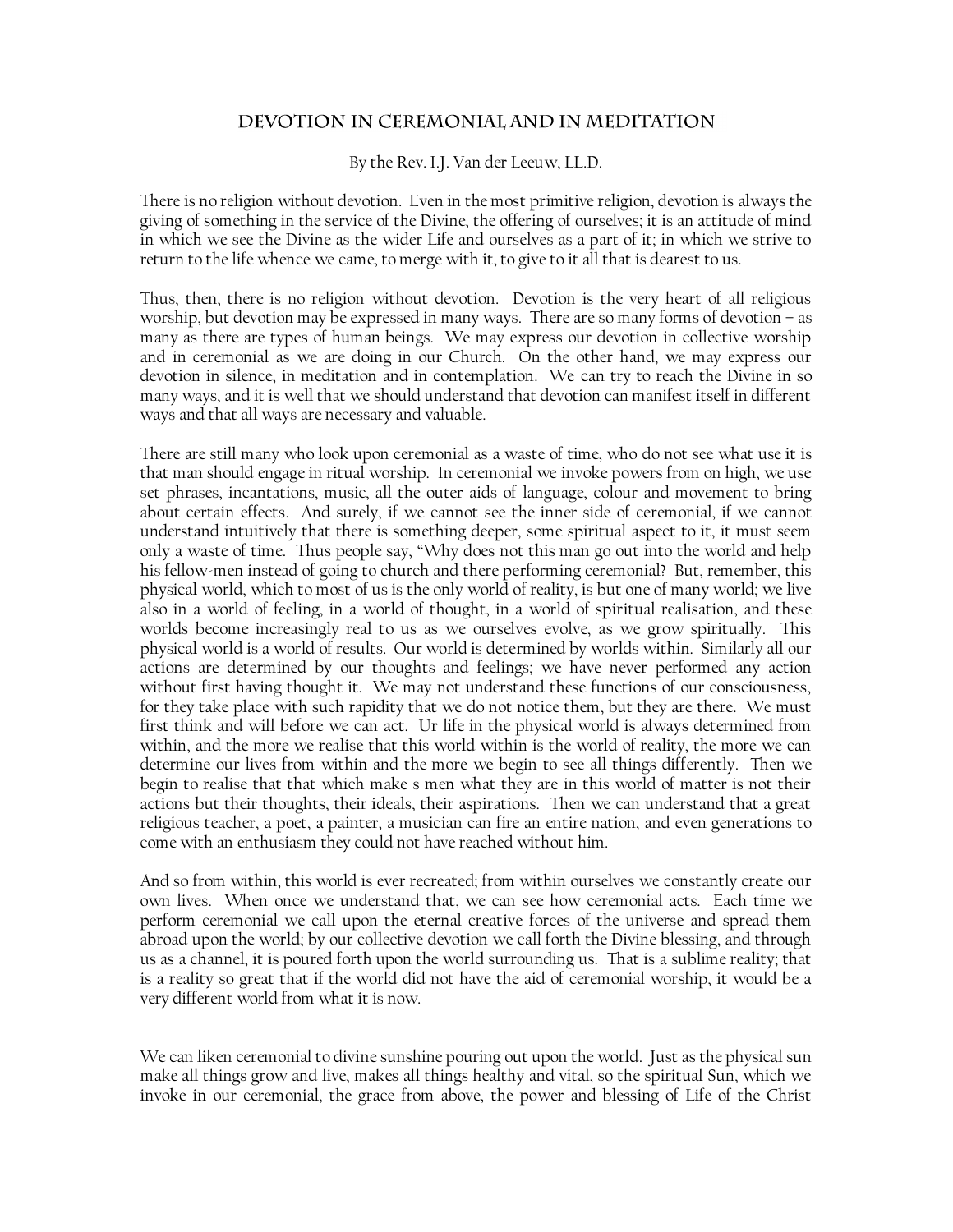Himself is poured forth upon the world and its sunshine makes man's inner life to grow. Thus, though we may not see it physically, by the ceremonial work done in different religions, there is poured out upon the entire world this divine sunshine, helping men to live nobly and to aspire nobly. Many millions of noble actions are done daily, many millions of lofty thoughts and feelings are produced by the aid of this divine sunshine spread over the world by means of ceremonial and ritual.

Ceremonial, then, is one of the greatest helps given to the world, and if we can see with the spiritual vision, we realise that over the whole world there is a network of churches and temples spreading spiritual force, spiritual sunshine everywhere. Sunshine alone, however, is not sufficient. Without sunshine life would be impossible; but the man who would be strong must exert himself, must exercise his muscles. He must himself do the work that will make his boy a useful instrument, which he can use in life. Imagine a human being who would have sunshine and nourishment, but who never moved his physical body. As time went on he would become incapable of movement, and all the sunshine and all the nourishment we gave that body would be insufficient to bring about the result, which the exercise of the body alone can produce. Only that can make us strong, and it is just the same in the exercise of our devotion.

Collective devotion in ceremonial is a magnificent work. When we invoke the divine grace it flows forth through us upon the world surrounding us. That is the divine Sunshine, which helps humanity to grow; that is the divine nourishment given to human beings, which is necessary for their spiritual well being, but it is not enough. However much it may help us, however strong we may feel our devotion in ceremonial, however much we may feel ourselves in the divine Presence, it is not sufficient. If we would be strong spiritually, we must exercise our spiritual muscles just as we must exercise our physical muscles if we would be strong physically. It is not enough to bask in spiritual sunshine and partake of spiritual food; we must do spiritual exercise and be able to move about spiritually, to investigate spiritually, and to know spiritually.

Now, it is curious that so many do not appreciate that fact. It is clear to us physically that nourishment and sunshine are not enough, but that we need movement also and that no strength can be gained without strenuous exercise. The athlete who would be strong, who would gain the prize, must learn to control his body, to control his muscles and he must give them regular exercise; without years of strenuous training he cannot become strong. Do you think it is otherwise in the spiritual life? Do you think that strength and knowledge can be gained by us without our own exertion? Do you think that there we can just bask in the sunshine and partake of nourishment and imagine that we can grow strong without moving a finger ourselves? It is not so; we must take spiritual exercise if we would become spiritually strong, if we would gain first-hand knowledge.

And thus devotion has a second outlet, not this time in collective worship, not this time in ceremonial, but in introspection, in what we call meditation. In meditation we do exactly the opposite from what we do in ceremonial; we do not act; we do not speak; we do not invoke; but we go within, and the power of our devotion instead of being turned outward is turned inwards; we try to discover ourselves.

It is well for all of us, even though we do not go so far as meditation or contemplation, to create periods of silence, moments of solitude on our lives. Our lives are always turned outwards; we are always busy, alwa6ys speaking, always acting, always contemplating this world around us, always carried along on its ceaseless stream of activity. But, remember, strength comes not from that kind of life; strength is born of silence and of solitude.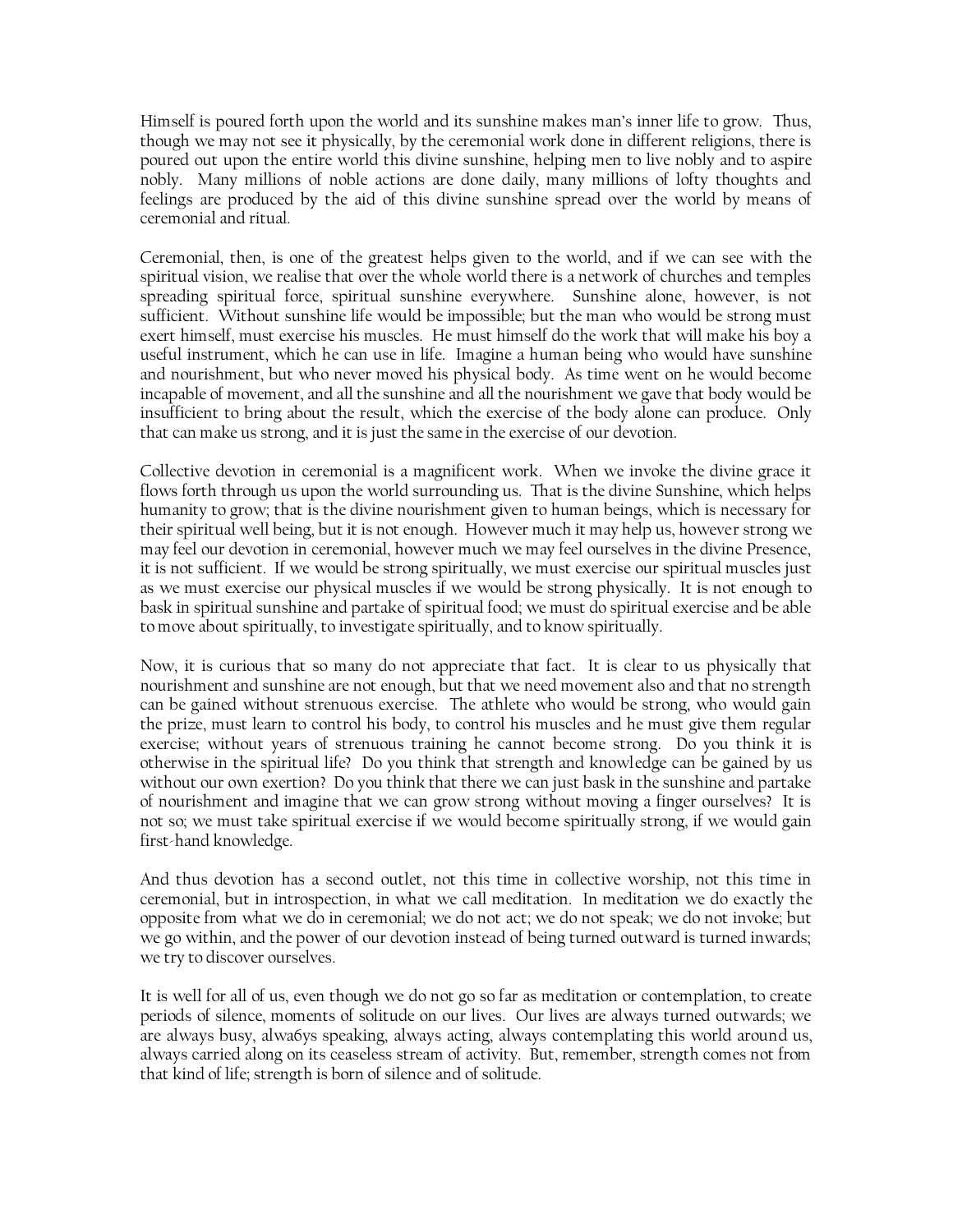It is only when we can be alone, in utter silence, that we gain true spiritual strength. Most people are afraid of silence, just as afraid as they are of being alone. Why? Because their own inner life is a closed book to them; because they do not know themselves. They are so used to living in this world of sensation, which is constantly changing, that the idea of stopping those sensations even for a moment, is to them tarrying. Yet we need those moments of solitude. The busier we are the more we need them. Create for yourselves times when you withdraw from your fellow-men, when you sit in silence, alone, when you rest your physical body, when you rest your feelings and your desires, your thoughts and your imagination. It is very difficult to do in the beginning, and at first it may even seem impossible. Your thoughts will run from the subject you are trying to concentrate upon, and you will find your mind creating images of different things that have happened to you during the day; you will think of your business and about your friends, but gradually you will learn how to dominate that thought-instrument and keep it utterly quiet. Then very gradually something within will begin to dawn upon you, and you will begin to know yourself. That is the last discovery man makes. First he discovers the stars; last of all he discovers his own inner life. And yet, what is nearer, what is simpler? No one can bar our entrance to this inner life; it is within us all the time. It is the only world worth gaining, the only reality worth knowing, yet most of us disdain it, most of us are so much absorbed in this outer world that the world within is practically nonexistent for us. And then we complain that we lack knowledge and strength. How could it be otherwise? It is only when the world outside can be silenced for a few minutes that something within us can speak. How can it speak when its silent voice is ever drowned in the many noises of the outer world? How can it speak when our attention is turned outwards so much that we do not know what takes place within? We need silence and solitude; we need to enter our own consciousness if we would gain strength and knowledge, and that too is a way of devotion. There, too, we must give ourselves utterly, entirely willing to merge into that greater life, the Divine Life, which we are. And only as we make that transition, from the bewildering variety of this outer world surrounding us to the silence and solitude of the Divine Life within, can we begin to gain spiritual strength. Then we become established on that Rock of Life, which nothing can shake; then we gain knowledge, which none can take from us.

No knowledge is really worth gaining except the knowledge we find within ourselves. The rest may be facts that we know, which we have read, but only that which we have realised within ourselves is true and living knowledge and worthy to be called wisdom. Wisdom comes only by realisation. It is never taught by any man to anyone else; it is found within ourselves, as part of our being. Realisation comes to us when we enter the kingdom within; there alone can we gain first-hand knowledge, knowledge which we do not accept on the authority of any man, knowledge which is true for us because it has the authority of the spirit within. But we can gain this realisation only be spiritual exercise. Do not think that in this world or the next something can be had for nothing. It is a dream many people have had; they believe they can somehow drift into these spiritual worlds by going to church and taking part in church-worship. It is a magnificent thing this ceremonial of the Church; it is necessary to humanity just as nourishment and sunshine are necessary for our physical well being, but it does not make us strong as meditation and contemplation do, as spiritual exercise alone can do. So we need that second way of devotion; we need to go within and enter the centre of our own being; we need to gain knowledge, true living wisdom, so that we can go out among our fellow-men with some teaching worth giving to them. So long as our knowledge is merely gained from books, so long as we have only heard it from our teachers and accept it because they say it and because it seems reasonable, we have no living knowledge. Everything we have heard, if true, must become inner reality, and it can only become inner reality when we go within and find it there. Do not think that by remaining in the valley you can reach the mountain top. We have to climb the mountain; we have to go through the exercise of climbing to the top and there alone can we gain the vision. No